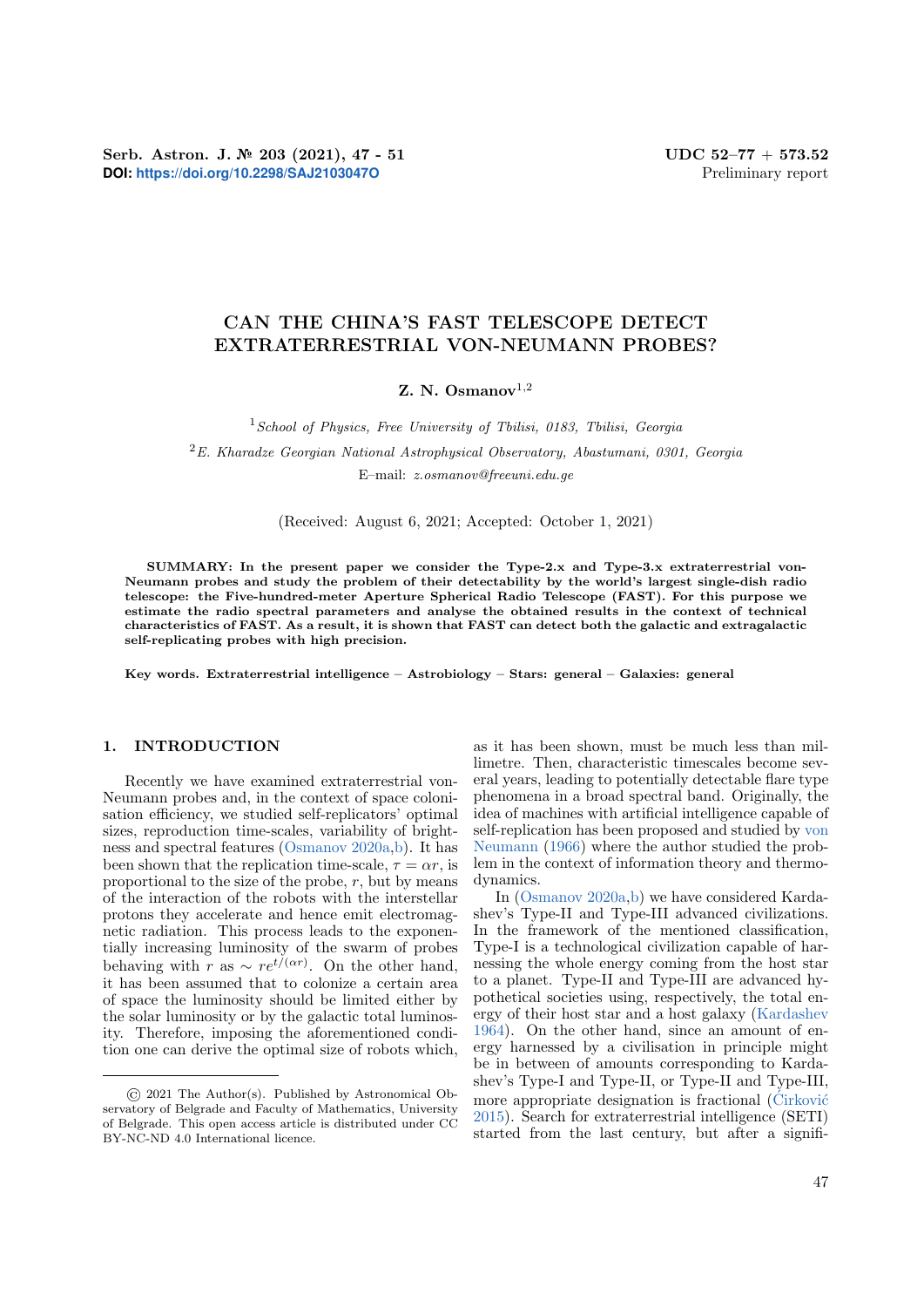cant contribution of [Dyson](#page-4-5) [\(1960\)](#page-4-5), the search for alien techno-signatures became one of the priorities of SETI and only the last several years a series of works has been dedicated to this field [\(Osmanov](#page-4-6) [2016,](#page-4-6) [2018,](#page-4-7) [Osmanov and Berezhiani](#page-4-8) [2018,](#page-4-8) [Caplan](#page-4-9) [2019,](#page-4-9) [Haliki](#page-4-10) [2019,](#page-4-10) [Lacki](#page-4-11) [2019,](#page-4-11) [Osmanov and Berezhiani](#page-4-12) [2019\)](#page-4-12).

By [Osmanov](#page-4-0) [\(2020a\)](#page-4-0) it has been shown that the Type-2.x,3.x von-Neumann probes might be visible also in the radio spectral band. In this context it is worth noting that the world's biggest single-dish radio telescope, i.e. China's Five-hundred-meter Aperture Spherical radio Telescope (FAST), is dedicated to observe the sky in the frequency range 70 MHz − 3 GHz. Among others, one of the important missions of FAST is the SETI project [\(Lu et al.](#page-4-13) [2020\)](#page-4-13) and, recently, the collaboration has announced the first SETI observations [\(Zhang et al.](#page-4-14) [2020,](#page-4-14) [Li et al.](#page-4-15) [2020\)](#page-4-15).

<span id="page-1-2"></span>Table 1: Technical characteristics of FAST.

| Illuminated aperture | 300 m        |
|----------------------|--------------|
| Frequency range      | 70 MHz-3 GHz |
| System temperature   | 30 K         |

The aim of the present paper is to reexamine the results obtained by [Osmanov](#page-4-0) [\(2020a,](#page-4-0)[b\)](#page-4-1) to consider the radio characteristics of the extraterrestrial von-Neumann self-replicators and discuss the problem in the context of observations performed by FAST.

The paper is organized in the following way: in Section [2,](#page-1-0) we consider the spectral characteristics of the Type-II and Type-III von-Neumann extraterrestrial self-reproducing probes and obtain corresponding signatures in the radio spectral band and analyse them in the context of technical characteristics of FAST, and in Section [3](#page-3-0) we outline the summary of the obtained results.

#### <span id="page-1-0"></span>2. MAIN CONSIDERATION

In this section we outline the results obtained in [\(Osmanov](#page-4-1) [2020b\)](#page-4-1), estimate the emission characteristics of the Type-2.x and Type-3.x von-Neumann extraterrestrial probes in the radio spectral band and study the possibility of their detection by the instruments of FAST.

During the motion of probes they encounter molecules and by collecting them - regularly replicate. Following the approach from [\(Osmanov](#page-4-1) [2020b\)](#page-4-1), for spherical robots moving in a molecular cloud the replication time-scale is given by:[\\*](#page-1-1)

$$
\tau = \frac{4\xi}{3\beta} \times \frac{\rho}{m_0 n} \times \frac{r}{c} \simeq 3.37 \times \frac{\xi}{0.1} \times \frac{0.01}{\beta} \times \frac{m_p}{m_0} \times \frac{\rho}{0.4 \text{ g cm}^{-3}} \times \frac{10^4 \text{cm}^{-3}}{n} \times \frac{r}{0.1 \text{ mm}} \text{ yrs}, (1)
$$

<span id="page-1-3"></span><span id="page-1-1"></span>\* In Eq. 1 by [Osmanov](#page-4-0) [\(2020a\)](#page-4-0) there is a typo: one should put a correct expression  $\tau = \frac{4\xi}{3\beta} \times \frac{\rho}{m_0 n} \times \frac{r}{c}$ .

where  $\xi \leq 1$  is the fraction of the total volume filled with the material the probe is made of and it has been assumed that the free space inside the automata is bigger than the space filled with the material;  $\rho$  denotes its density normalized by the density of graphene (which we consider as an example of the strongest and relatively lightest material);  $\beta = v/c$ ,  $v$  is the probe's velocity and  $c$  denotes the speed of light and we have supposed that velocity is nonrelativistic (to demonstrate that even in this scenario the process of replication is very efficient);  $m_0$  is the encountering molecule's mass and  $n$  is the number density of molecules in a corresponding media (nebula or galaxy), normalised by the typical value of hydrogen nebulae. As we have already mentioned in the previous section, we consider the probes moving with constant speed in space, collecting the interstellar material, when the interacting protons inevitably radiate. But in order to maintain constant speed, the total energy input in the swarm of replicators should be of the order of the emitted energy. On the other hand, the energy input is the energy the civilization is able to utilize which in turn, should be limited by the level of technology the society belongs to. In particular, it has been shown by [Osmanov](#page-4-0) [\(2020a\)](#page-4-0) that the total luminosity of ensemble of robots is given by:

<span id="page-1-4"></span>
$$
L_{\text{tot}} \simeq \frac{\pi}{3\kappa} n r c e^2 \beta^4 N_0 \times 2^{t/\tau},\tag{2}
$$

where  $\kappa \leq 1$  is a dimensionless factor describing the acceleration distance, e denotes the electron's charge and  $N_0$  is the initial number of probes. For a Type-2.x civilization the luminosity should not exceed the solar luminosity,  $L_{\odot} \simeq 3.8 \times 10^{33}$  erg s<sup>-1</sup> and for Type-3.x the maximum luminosity is limited by the value  $3.6 \times 10^{10} L_{\odot}$ . Then the radius of a probe, to visit a  $D = 2$  pc diameter cloud composed of hydrogen atoms  $(m_0 = m_p,$  where  $m_p$  is proton's mass), should be of the order of 0.013 cm. The same value for a Type-3.x alien society (aiming to visit a galaxy - with Milky Way parameters:  $m_0 = m_p$ ,  $n_0 = 1$  cm<sup>-3</sup>) equals 0.025 cm. Correspondingly, one can straightforwardly show that travelling timescales,  $t \approx \tilde{D}/v$ , are of the order of 653.7 yrs (for Type-2.x) and  $1.6 \times 10^7$  yrs (for Type-3.x,  $D = 50000$ pc) respectively with multiplication factors,  $2^{t/\tau}$  being of the order of  $8 \times 10^{44}$  and  $2 \times 10^{58}$ , respectively. It is worth noting that the optimal size depends on a media the replicators are going to colonise. For example, if the probes move in  $H_2$ -type clouds, the corresponding values are 0.026 cm (Type-2.x) and 0.049 cm  $(Tvpe-3.x)$ .

Generally speaking, it is assumed that the total energy used to maintain the motion of probes with almost constant velocity is harnessed with the maximum efficiency and for this purpose the swarm of probes should use a Dyson sphere (DS) built around a star. If the efficiency of the DS is not 100%, then it will be characterized by the waste radiation [\(Wright](#page-4-16) [2020\)](#page-4-16), which, in turn, might be detectable either in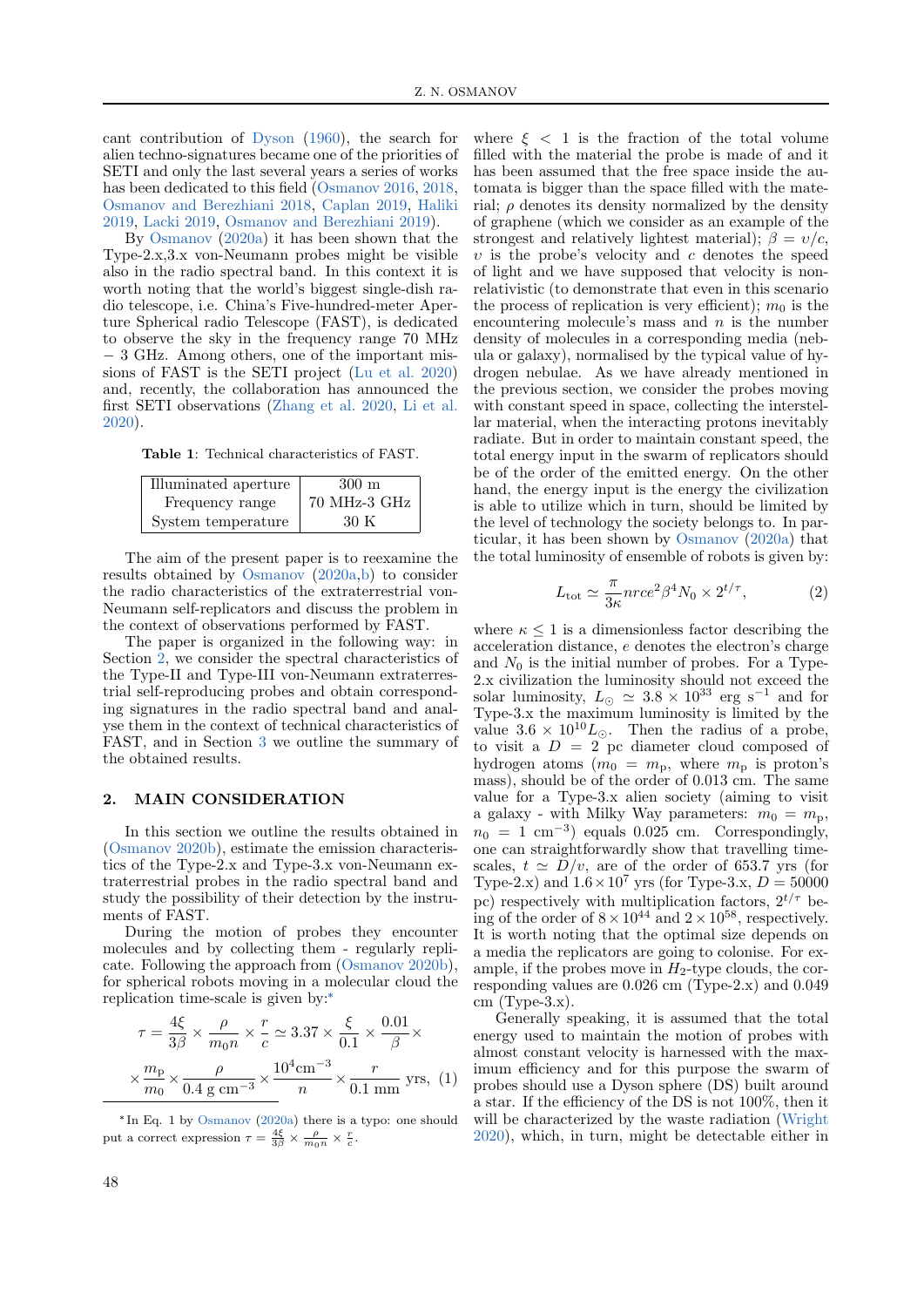the infrared or in the visible spectral band, that might be an additional fingerprint. But it is clear that one of the important issues a civilisation should address is to minimise the waste energy and thus making its detection almost impossible. Another thing that we would like to emphasize is the process of energy transfer from a DS to a swarm, which might be performed either by means of some unknown mechanism or by using a beamed radiation. In the latter case, it is clear that the major purpose of the probes is to absorb the incident radiation as efficiently as possible. Consequently a reflected fraction of energy should be very low and, therefore, it is expected that there is no significant reflected emission.

As shown in [\(Osmanov](#page-4-0) [2020a\)](#page-4-0), the radiated energy (by means of bremsstrahlung) per unit of frequency for a single probe is given by:

<span id="page-2-0"></span>
$$
\frac{dW}{df} = \frac{4\pi e^2 \beta^2}{3c} \times \left(\frac{f_0}{f}\right)^2 \sin^2\left(\frac{f}{f_0}\right),\tag{3}
$$

where f is the radiated frequency and  $f_0 \equiv \beta c/(2\pi \kappa r)$ and we have taken into account  $\omega \equiv 2\pi f$ . By com-bining Eq.[\(3\)](#page-2-0) with the incident proton flux,  $nc\beta$ , for the total spectral power one obtains:

<span id="page-2-2"></span>
$$
\frac{dW}{dt df} = 2^{t/\tau} n N_0 \frac{4\pi e^2 r^2 \beta^3}{3} \times \left(\frac{f_0}{f}\right)^2 \sin^2\left(\frac{f}{f_0}\right). \tag{4}
$$

The normalization frequency,  $f_0$ , for the typical parameters writes as follows:

$$
f_0 \simeq \frac{\beta c}{2\pi r\kappa} \simeq 4.8 \times 10^{10} \times \frac{0.1}{\kappa} \times \frac{\beta}{0.01} \times \frac{0.1 \text{ mm}}{r} \text{ Hz},\tag{5}
$$

where, for the same reason as for  $\xi$ , we assumed  $\kappa = 0.1$ . From this expression<sup>†</sup> it is evident that the ensemble of robots is characterised by broad spectra. Since the optimal sizes of self-replicators for Type-2.x and Type-3.x civilizations are, respectively, 0.26 mm and 0.25 mm, it is clear that for the radio frequency range FAST is operating (see Table [1\)](#page-1-2), the condition  $f \ll f_0$  is satisfied, which significantly simplifies Eq. [\(4\)](#page-2-2) to the following form:

<span id="page-2-7"></span>
$$
\frac{dW}{dt df} \simeq 2^{t/\tau} n N_0 \frac{4\pi e^2 r^2 \beta^3}{3},\tag{6}
$$

By considering Type-2.x von-Neumann probes colonising a spherical atomic nebula  $(H)$  with diameter  $D = 2$  pc, after taking into account  $t \approx D/v$ , the radiation spectral power,  $E_f \equiv dW/(dtdf)$ , becomes:

$$
E_{2,x,f} \simeq 5 \times 10^{23} \text{ erg s}^{-1} \text{ Hz}^{-1} \times
$$

$$
\times \frac{n}{10^4 \text{ cm}^{-3}} \times \frac{N_0}{100} \times \left(\frac{\beta}{0.01}\right)^3 \times \left(\frac{r}{0.26 \text{ mm}}\right)^2 \times
$$

$$
\times \exp\left(\frac{D}{2 \text{ pc}} \times \frac{m_0}{2m_\text{p}} \times \frac{n}{10^4 \text{ cm}^{-3}} \times \frac{0.26 \text{ mm}}{r}\right). \tag{7}
$$

<span id="page-2-4"></span><span id="page-2-1"></span><sup>†</sup>Unlike [\(Osmanov](#page-4-0) [2020a\)](#page-4-0), here we consider  $\kappa = 0.1$ .

As it is clear from Table [1,](#page-1-2) the total radio frequency interval for FAST is 70 MHz - 3 GHz, therefore, by taking into account the bandwidth  $\Delta f = 2.93$  GHz, the bolometric radio luminosity of Type-2.x probes is of the order of:

$$
L_{2.x} \simeq E_{2.x,f} \times \Delta f \simeq 1.5 \times 10^{33} \text{ erg s}^{-1}.
$$
 (8)

Similarly, for the Type-3.x von-Neumann robots, one obtains the spectral power of the order of:

<span id="page-2-3"></span>
$$
E_{3.x,f} \simeq 1.3 \times 10^{33} \text{ erg s}^{-1} \text{ Hz}^{-1}, \tag{9}
$$

leading to the bolometric radio luminosity:

$$
L_{3.x} \simeq E_{3.x,f} \times \Delta f \simeq 4.0 \times 10^{42} \text{ erg s}^{-1}, \qquad (10)
$$

where we have taken into account that the Type-3.x civilization is colonising a whole galaxy, implying that  $D = 50000$  pc (diameter of a galaxy) and  $m_0 = m_p$ ,  $n = 1$  cm<sup>-3</sup> (parameters of interstellar medium). In Eq. [\(9\)](#page-2-3) we do not show the exact dependence on physical parameters, since it is already given in Eq. [\(7\)](#page-2-4) but for a different normalisation. One should emphasise that the aforementioned expressions are rather estimates than exact formulas, because FAST does not cover the whole range of  $70$  MHz  $-$  3 GHz but instead, its facilities are designed to cover only portions. On the other hand, the whole range might be achieved by means of the ultra-wide band receivers developed for PARKES the telescope<sup>‡</sup>

The illuminated aperture of FAST is  $d = 300$  m (see Table [1\)](#page-1-2), which means that the angular resolution of the telescope is given by:

$$
\theta_{\rm m} = 1.22 \frac{\lambda}{d} \simeq 4.1 \times 10^{-4} \times \frac{3 \text{ GHz}}{f}.
$$
 (11)

Therefore, for the maximum distance,  $\Lambda_{2.x}$ , where the length-scale, D, might be spatially resolved one writes:

<span id="page-2-6"></span>
$$
\Lambda_{2.x} \simeq \frac{D}{\theta_{\rm m}} \simeq 4.9 \times \frac{D}{2 \text{ pc}} \times \frac{f}{3 \text{ GHz}} \text{ kpc},\qquad(12)
$$

where  $D$  is normalised by the diameter of the molecular hydrogen nebula. From this expression it is clear that the value of  $\Lambda_{2,x}$  is minimum for the lowest resolution of the telescope, corresponding to frequency, 70 MHz, and approximately equals 115 pc. By taking into account the fact that in the Solar neighbourhood the Milky Way's surface mass density is  $\Sigma \simeq (38 \pm 4)$   $M_{\odot}$  pc<sup>-2</sup> [\(Bovy and Rix](#page-4-17) [2013\)](#page-4-17), then, the total mass of stars and stellar remnants in the area where the telescope can resolve 2 pc scales is of the order:

$$
M_{\text{tot}} \simeq \pi \Sigma \Lambda_{2.x}^2 \simeq
$$
  

$$
\simeq (2.9 \pm 0.3) \times 10^9 M_{\odot} \times \left(\frac{D}{2 \text{ pc}} \times \frac{f}{3 \text{ GHz}}\right)^2.
$$
 (13)

<span id="page-2-5"></span>https://ieeexplore.ieee.org/document/7300180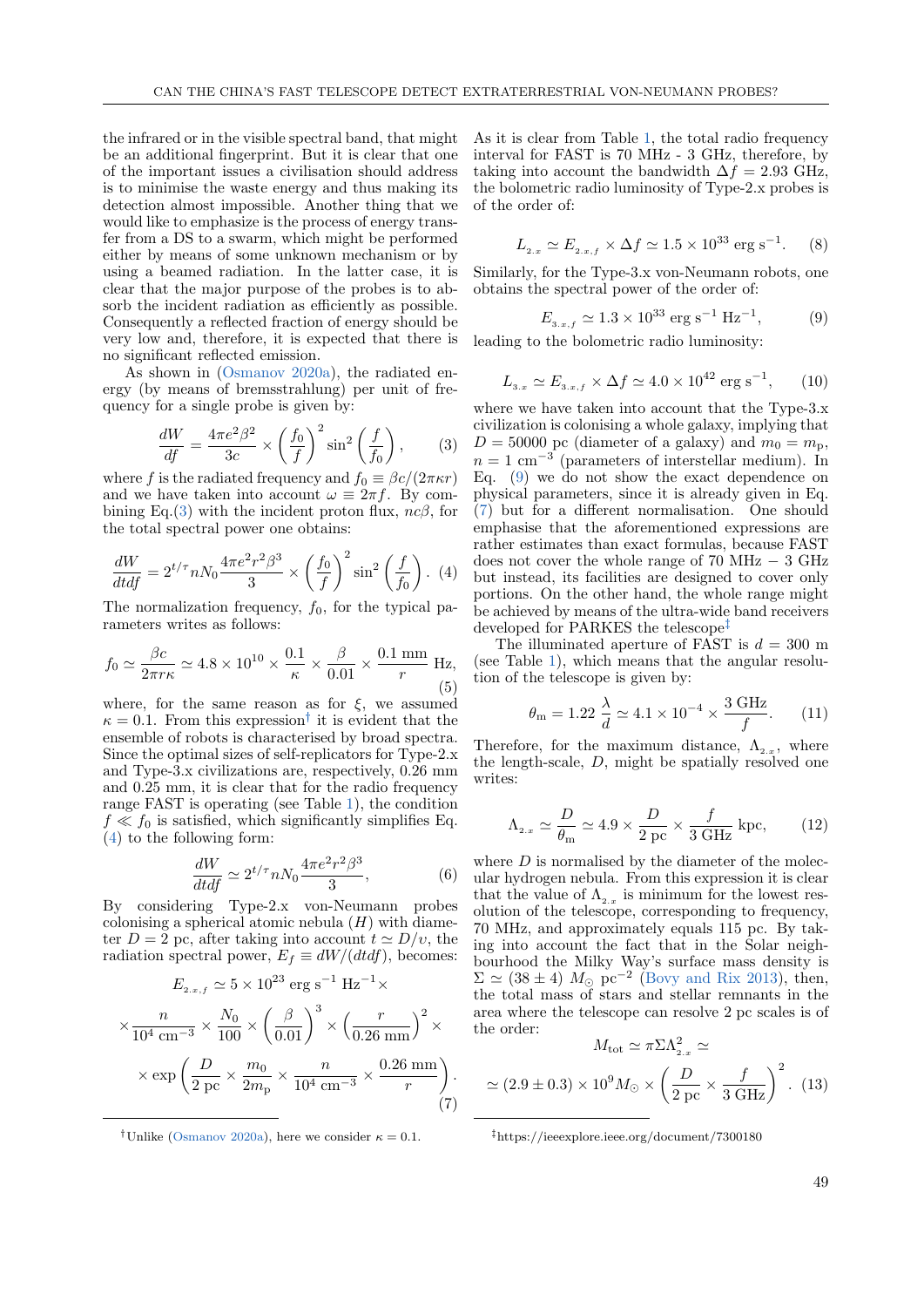By considering Type-3.x probes and setting a galactic length-scale, for the maximum resolving distance,  $\Lambda_{3.x}$ , one obtains:

<span id="page-3-3"></span>
$$
\Lambda_{3.x} \simeq \frac{D}{\theta_{\text{m}}} \simeq 1.2 \times 10^2 \times \frac{D}{50 \text{ kpc}} \times \frac{f}{3 \text{ GHz}} \text{ Mpc. (14)}
$$

Taking a spherical volume inside the radius of the order of 120 Mpc, one can straightforwardly show that the number of galaxies which might be spatially monitored by the FAST instruments is approximately 10<sup>7</sup> [\(Karachentsev](#page-4-18) [2005\)](#page-4-18).

Another important issue one has to address is the sensitivity of the telescope. The minimum spectral flux density that can be distinguished from the noise equals  $kT_{\rm sys}/A$ , where  $T_{\rm sys} = 30$  K (see Table [1\)](#page-1-2) is the so-called system temperature and  $A \simeq 7 \times 10^8$ cm<sup>2</sup> is the illuminated aperture area of the telescope. On he other hand, assuming the isotropic source, the spectral flux density of the swarm of probes equals  $E_f/(4\pi\Delta^2)$ , where  $\Delta$  is the maximum distance. By equating the aforementioned spectral flux densities for the maximum distance one obtains:

<span id="page-3-4"></span>
$$
\Delta \simeq \sqrt{\frac{AE_f}{4\pi k T_{\rm sys}}},\tag{15}
$$

which leads to the following values for Type-2.x:

$$
\Delta_{2.x} \simeq 26.5 \text{ kpc} \times
$$

$$
\times \left(\frac{n}{10^4 \text{ cm}^{-3}} \times \frac{N_0}{100}\right)^{1/2} \times \left(\frac{\beta}{0.01}\right)^{3/2} \times \frac{r}{0.26 \text{ mm}} \times
$$

$$
\times \exp\left(\frac{1}{2} \times \frac{D}{2 \text{ pc}} \times \frac{m_0}{2m_\text{p}} \times \frac{n}{10^4 \text{ cm}^{-3}} \times \frac{0.26 \text{ mm}}{r}\right)
$$
(16)

<span id="page-3-1"></span>as well as Type-3.x civilizations:

<span id="page-3-2"></span>
$$
\Delta_{3.x} \simeq 1.3 \text{ Gpc.} \tag{17}
$$

One should emphasize that Eq.  $(16)$  is quite sensitive with the number density of interstellar molecules. On the other hand, the Milky Way is not uniform and the aforementioned number density varies by up to 4 orders of magnitude, which might lead to even higher values of maximum distances.

By considering the Milky Way surface area and the circle with radius  $\Delta_{2.x}$ , one can estimate the common intersection area inside the Milky Way,  $S \simeq 1670$  $kpc<sup>2</sup>$ , where the probes can be detected. Here we have taken into account the distance from the Solar system to the center of the Galaxy, 8 kpc. The obtained value is approximately 85% of the total area of the Milky Way Galaxy, implying that the sensitivity of FAST enables to cover almost the entire Galaxy. In particular, by assuming that the total number of stars in the Galaxy is 400 billion, the instruments of FAST can cover the region containing almost 340 billion stars. Concerning the extragalactic self-replicators,

From Eqs. [\(12,](#page-2-6) [14,](#page-3-3) [16,](#page-3-1) [17\)](#page-3-2) it is clear that  $\Lambda_{2,x}$  <  $\Delta_{2,x}$  and  $\Lambda_{3,x} < \Delta_{3,x}$ . This indicates that although the instruments might detect potentially interesting objects from very distant regions, they cannot be spatially resolved. Despite this fact, it does not mean that detection of flux on larger distance is useless. In particular, from Eqs. [\(1](#page-1-3) and [2\)](#page-1-4) it is clear that the spectral power is characterised by the exponential growth with the corresponding timescale:

$$
\tau_{2.x}^{\star} = \frac{\tau_{2.x}}{\ln 2} \simeq 6.3 \text{ yrs},\tag{18}
$$

where we have taken into account  $m_0 = 2m_p$  and  $r = 0.26$  mm in Eq. [\(1\)](#page-1-3). From the analysis it is evident that there are two important signatures characterising the Type-2.x von-Neumann probe candidates: (I) An almost flat spectral power independent of frequencies (see Eq. [6\)](#page-2-7), and (II) exponential growth of spectral power potentially detectable during several years.

After substituting  $m_0 = m_p$ ,  $n = 1$  cm<sup>-3</sup> and  $r =$ 0.25 mm in Eq. [\(1\)](#page-1-3) and therefore, considering Type-3.x self-replicators, one arrives at the corresponding time scale of the spectral power exponential growth rate:

$$
\tau_{3.x}^{\star} = \frac{\tau_{3.x}}{\ln 2} \simeq 1.2 \times 10^5 \text{ yrs.}
$$
 (19)

 $\setminus$ , In particular, the exponential growth might lead to a Despite the large variability time-scale, yet, all is not lost for those hoping to observe and identify extragalactic civilizations, i.e. their von Neumann probes. detectable spectral power change within a reasonable time of observation. Likewise the previous case (see Eq. [15\)](#page-3-4), the minimum change of spectral power that can be distinguished from the noise is of the order of  $kT<sub>sys</sub>$ , leading to the following maximum distance of detection:

<span id="page-3-5"></span>
$$
\Delta_{3.x}^{\star} \simeq \sqrt{\frac{At_{\text{obs}}E_{3.x,f}}{4\pi\tau_{3.x}^{\star}kT_{\text{sys}}}} \simeq 4.0 \times \left(\frac{t_{\text{obs}}}{1\text{yr}}\right)^{1/2} \text{Mpc}, \tag{20}
$$

where  $t_{obs}$  denotes the time between two observations. As it is clear from Eq.  $(20)$ , the major emission fingerprints of candidate objects: flatness and independence of the radio spectrum on frequency and change of the value of  $E_{3,x,f}$  might be detectable for a quite large distance. Of course, the change of the spectral power does not carry the whole information of exponential growth rate, but still is detectable as a corresponding linear term.

#### <span id="page-3-0"></span>3. CONCLUSION

We have considered the von-Neuman Type-2.x and Type-3.x extraterrestrial probes and studied the